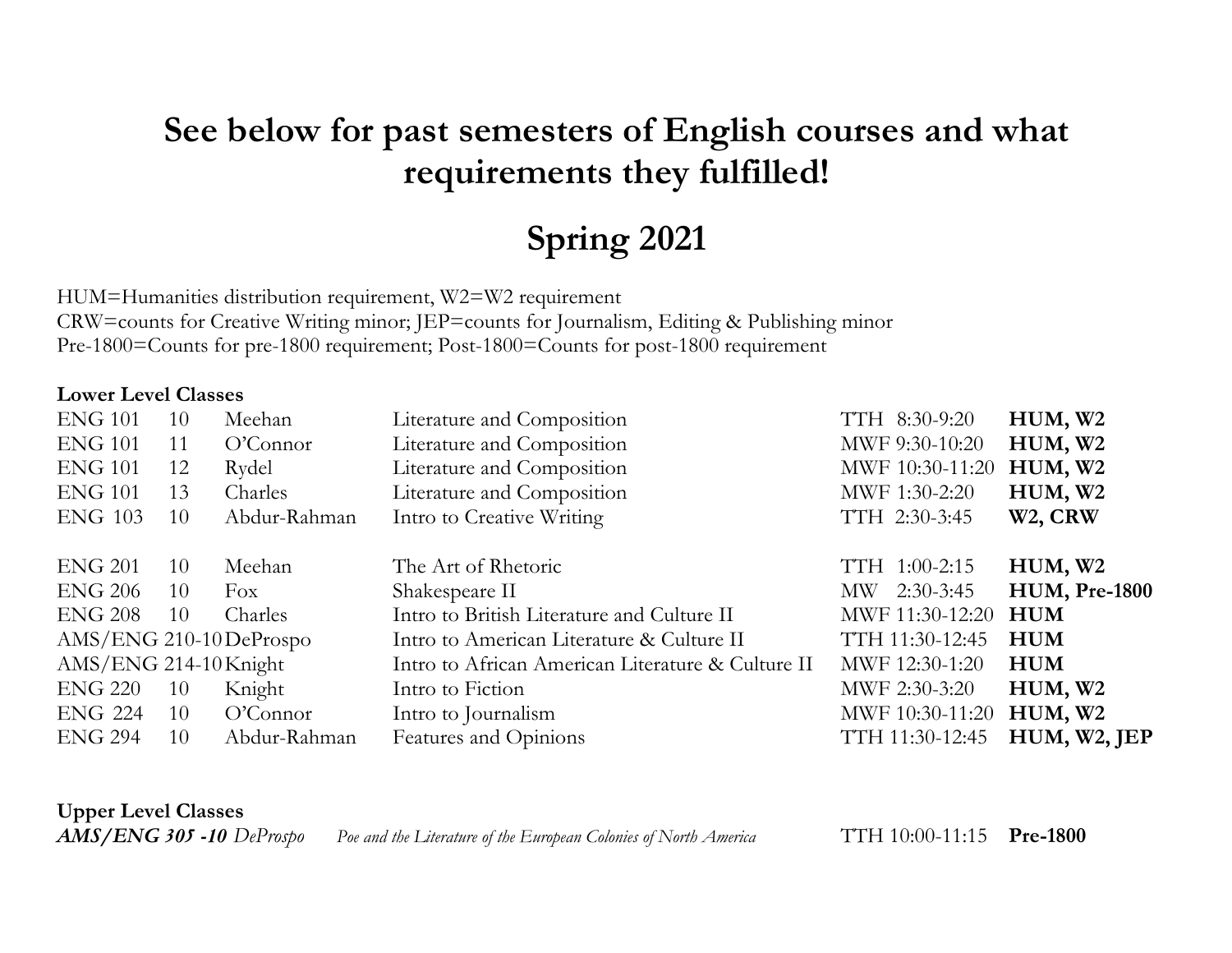#### *LISTED ON SELF-SERVICE AS ENG 394-10*

| <b>ENG 323</b>        | 10  | Charles                     | The Nineteenth Century Novel: Horror, At Home and Abroad |   | MWF 9:30-10:20            | <b>Post-1800</b> |
|-----------------------|-----|-----------------------------|----------------------------------------------------------|---|---------------------------|------------------|
| ENG 331               | 10  | O'Connect                   | Modernism and Its Discontents                            |   | MWF 12:30-1:20            | <b>Post-1800</b> |
|                       |     | EDU $354/ENG$ 342-10 Bunten | Children's and Young Adult Literature                    |   | TTH 1:00-2:15             |                  |
| ENG 354 10            |     | Hall                        | Literary Editing and Publishing                          |   | TTH 2:30-3:45             | CRW, JEP         |
| AMS/ENG 370-10 Knight |     |                             | The Harlem Renaissance                                   |   | TTH 11:30-12:45 Post-1800 |                  |
|                       |     | ENG 390/490 10 O'Connor     | Internships                                              |   | individual schedule       | CRW, JEP         |
|                       |     | ENG 391/491 10 Abdur-Rahman | Journalism Practicum                                     | F | $2:30-3:45$               | JEP              |
| ENG 394               | -11 | Rydel                       | Global Middle Ages                                       |   | MWF 1:30-2:20             | <b>Pre-1800</b>  |
| ENG 454               | 10  | Abdur-Rahman                | Nonfiction Workshop: The Experimental Essay              |   | TTH 10:00-11:15           | CRW, JEP         |
| <b>ENG 494</b>        | 10  | Kesey                       | Flash Fiction                                            | W | $2:30-5:00$               | <b>CRW</b>       |

**ENG 208: Shakespeare II counts for pre-1800 upper level requirement. ENG 294: Features and Opinions counts for the upper-level JEP workshop requirement.**

#### **English Department Fall 2020 Schedule**

HUM=Humanities distribution requirement, W2=W2 requirement CRW=counts for Creative Writing minor; JEP=counts for Journalism, Editing & Publishing minor

#### **Lower Level Classes**

| ENG 101 10 | DeProspo     | Literature and Composition          | TTH 10:00 11:15 HUM, W2      |                                  |
|------------|--------------|-------------------------------------|------------------------------|----------------------------------|
| ENG 101 11 | Rydel        | Literature and Composition          | MWF 9:30 10:20 HUM, W2       |                                  |
| ENG 101 12 | Meehan       | Literature and Composition          | TTH 8:30 9:45 <b>HUM, W2</b> |                                  |
| ENG 103 10 | Abdur-Rahman | Intro to Creative Writing           |                              | TTH 10:00 11:15 HUM, W2, CRW     |
| ENG 103 11 | Kesey        | Intro to Creative Writing           |                              | MW 2:30 3:45 <b>HUM, W2, CRW</b> |
|            |              |                                     |                              |                                  |
| ENG 207 10 | Charles      | Intro to British Lit & Culture I    | MWF 11:30 12:20 HUM          |                                  |
| ENG 209 10 | DeProspo     | Intro to Am Lit & Culture I         | TTH 11:30 12:45 HUM          |                                  |
| ENG 213 10 | Knight       | Intro to African Am Lit & Culture I | MWF 12:30 1:20 <b>HUM</b>    |                                  |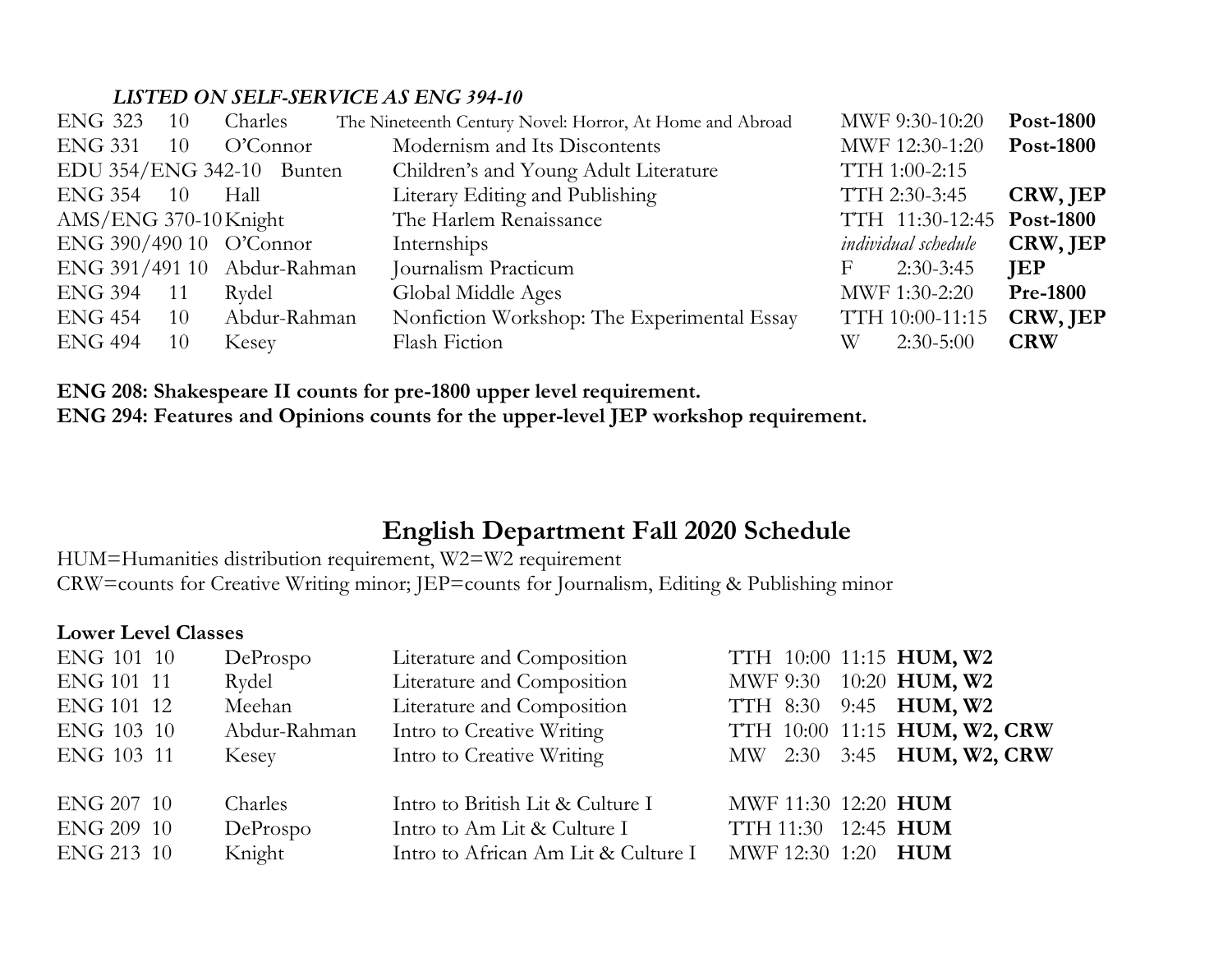| ENG 224 10                 | O'Connor      | Intro to Journalism                                   |                           |      |      | MWF 10:30 11:20 HUM, W2, JEP  |  |
|----------------------------|---------------|-------------------------------------------------------|---------------------------|------|------|-------------------------------|--|
| <b>Upper Level Classes</b> |               |                                                       |                           |      |      |                               |  |
| ENG 302 10                 | Rydel         | Arthurian Literature                                  |                           |      |      | MWF 11:30 12:20 Pre-1800      |  |
| ENG 394 10                 | Charles       | Rethinking the Novel: Romance, Realism, Autobiography | MWF 1:30                  |      | 2:20 | <b>Pre-1800</b>               |  |
| ENG 330 10                 | O'Connect     | Rise of Modernism                                     | MWF 12:30 1:20            |      |      | <b>Post-1800</b>              |  |
| ENG 343 10                 | Mooney        | American Short Story                                  | TTH 2:30                  |      | 3:45 | <b>Post-1800</b>              |  |
| ENG 353 10                 | Hall          | Living Writers: Nonfiction                            | TTH 4:00                  |      |      | 5:15 Post-1800, CRW, JEP      |  |
| ENG 393 10                 | Abdur-Rahman  | SpTp: Narrative Journalism                            | <b>TTH 11:30</b>          |      |      | 12:45 <b>CRW</b> , <b>JEP</b> |  |
| ENG 452 10                 | Mooney        | Creative Wrtg Workshop: Fiction                       | W                         | 4:00 | 6:30 | <b>CRW</b> workshop           |  |
| ENG 470 10                 | Knight        | Morrison                                              | TTH                       |      |      | 10:00 11:15 Post-1800         |  |
| ENG 494 10                 | Knight/Meehan | Junior Seminar                                        | TTH 1:00                  |      | 2:15 | Required for English majors   |  |
| ENG 494 11                 | Knight/Meehan | Junior Seminar                                        | TTH 1:00                  |      | 2:15 | Required for English majors   |  |
| ENG 493 10                 | Abdur-Rahman  | Journalism Practicum                                  | $\boldsymbol{\mathrm{F}}$ | 2:30 | 3:45 | <b>JEP</b> workshop           |  |
| AMS 400 10                 | DeProspo      | American Studies Seminar                              | W                         | 7:00 | 9:30 | <b>Post-1800</b>              |  |

#### **English Department Spring 2020 Schedule**

| <b>ENG 101-10</b> | Meehan    | Literature and Composition             | TTH 8:30 9:45   | HUM, W2      |
|-------------------|-----------|----------------------------------------|-----------------|--------------|
| <b>ENG 101-11</b> | DeProspo  | Literature and Composition             | TTH 10:00 11:15 | HUM, W2      |
| <b>ENG 101-12</b> | O'Connect | Literature and Composition             | MWF 10:30 11:20 | HUM, W2      |
| ENG 101-13        | Charles   | Literature and Composition*            | MWF 1:30 2:20   | HUM, W2      |
| <b>ENG 103-10</b> | Andrews   | Intro to Creative Writing              | MWF 11:30 12:20 | HUM, W2, CRW |
| ENG 103-11        |           | Abdur-Rahman Intro to Creative Writing | TTH 2:30 3:45   | HUM, W2, CRW |
| <b>ENG 201-10</b> | Meehan    | The Art of Rhetoric*                   | TTH 1:00 2:15   | HUM, W2      |
| <b>ENG 207-10</b> | Charles   | Intro British Lit & Culture I*         | MWF 11:30 12:20 | <b>HUM</b>   |
| <b>ENG 210-10</b> | DeProspo  | Intro Am Lit & Culture II              | TTH 8:30 9:45   | <b>HUM</b>   |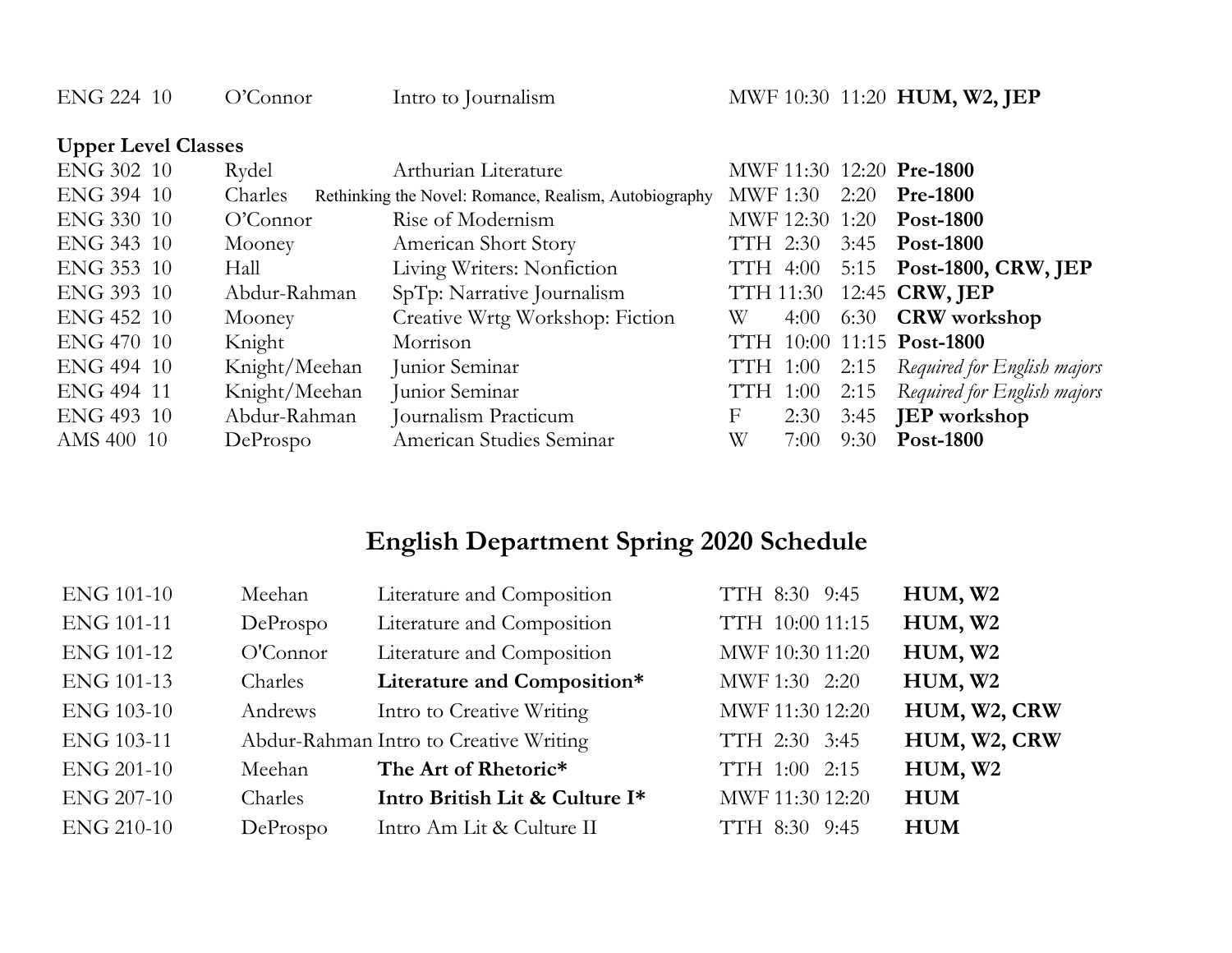| <b>ENG 214-10</b>                    | Knight       | Intro African American Lit II                                                                                                                                           | MWF 12:30 1:20   |               |                 | <b>HUM</b>                                      |
|--------------------------------------|--------------|-------------------------------------------------------------------------------------------------------------------------------------------------------------------------|------------------|---------------|-----------------|-------------------------------------------------|
| <b>ENG 220-10</b>                    | Knight       | Introduction to Fiction                                                                                                                                                 | MWF 2:30 3:20    |               |                 | HUM, W <sub>2</sub>                             |
| <b>ENG 220-11</b>                    | Kesey        | Introduction to Fiction                                                                                                                                                 | TTH 2:30 3:45    |               |                 | HUM, W2                                         |
| <b>ENG 221-10</b>                    |              | Abdur-Rahman Introduction to Nonfiction*                                                                                                                                | TTH 10:00 11:15  |               |                 | HUM, W2                                         |
| <b>ENG 222 10</b>                    | Andrews      | Introduction to Poetry                                                                                                                                                  | MWF 1:30 2:20    |               |                 | HUM, W2                                         |
| <b>ENG 223 10</b>                    | Rydel        | Introduction to Drama                                                                                                                                                   |                  |               | TTH 10:00 11:15 | HUM, W2                                         |
| <b>ENG 294-11</b>                    | Abdur-Rahman | SpTp: Intro to Journalism: Features<br>and Opinions*                                                                                                                    |                  |               | TTH 11:30 12:45 | Counts as upper-level<br>workshop for JEP minor |
| <b>ENG 301-10</b>                    | Rydel        | Chaucer*                                                                                                                                                                |                  |               | TTH 11:30 12:45 | <b>Pre-1800</b>                                 |
| ENG 340-10                           | O'Connor     | Women Writers from 1800 to Present                                                                                                                                      | MWF 12:30 1:20   |               |                 | Post-1800                                       |
| <b>ENG 342-10</b>                    | Bunten       | Children's and Adolescent Lit                                                                                                                                           | TTH 1:00 2:15    |               |                 | <b>Post-1800</b>                                |
| <b>ENG 354-10</b>                    | Hall         | Literary Editing & Publishing                                                                                                                                           | TTH 2:30 3:45    |               |                 | <b>CRW</b> workshop                             |
| <b>ENG 360-10</b>                    | DeProspo     | The Literature of the European<br>Colonies of North America and of the<br>Early U.S.                                                                                    | W                | $7:00$ $9:30$ |                 | <b>Pre-1800</b>                                 |
| ENG 393/493-10                       |              | Abdur-Rahman Journalism Practicum                                                                                                                                       | $\boldsymbol{F}$ | $2:30$ 3:45   |                 |                                                 |
| <b>ENG 394-10</b>                    | Charles      | SpTp: Jane Austen, Inc.*                                                                                                                                                |                  |               | MWF 9:30 10:20  | Post-1800                                       |
| ENG 394-11                           | Andrews      | SpTp: Literary Theory                                                                                                                                                   | MWF 2:30 3:20    |               |                 |                                                 |
| ENG 394/THE 394 Thomas<br>ENG 494-10 | Knight       | Theatre and Social Change in America:<br>From Suffrage to Decolonization*<br>SpTp: Black Men & Women: Images of TTH 10:00 11:15<br>Race and Gender in American Culture* | TTH 1:00 2:15    |               |                 | Post-1800                                       |
| ENG 494-11                           | Kesey        | SpTp: Flash Fiction Workshop*                                                                                                                                           | W                |               | 10:00 12:30     | <b>CRW</b> workshop                             |
|                                      |              | <b>English Department Fall 2019 Schedule</b>                                                                                                                            |                  |               |                 |                                                 |

| <b>ENG 101</b> | Meehan   | Literature and Composition | HUM, W2 |  |
|----------------|----------|----------------------------|---------|--|
| ENG 101        | DeProspo | Literature and Composition | HUM, W2 |  |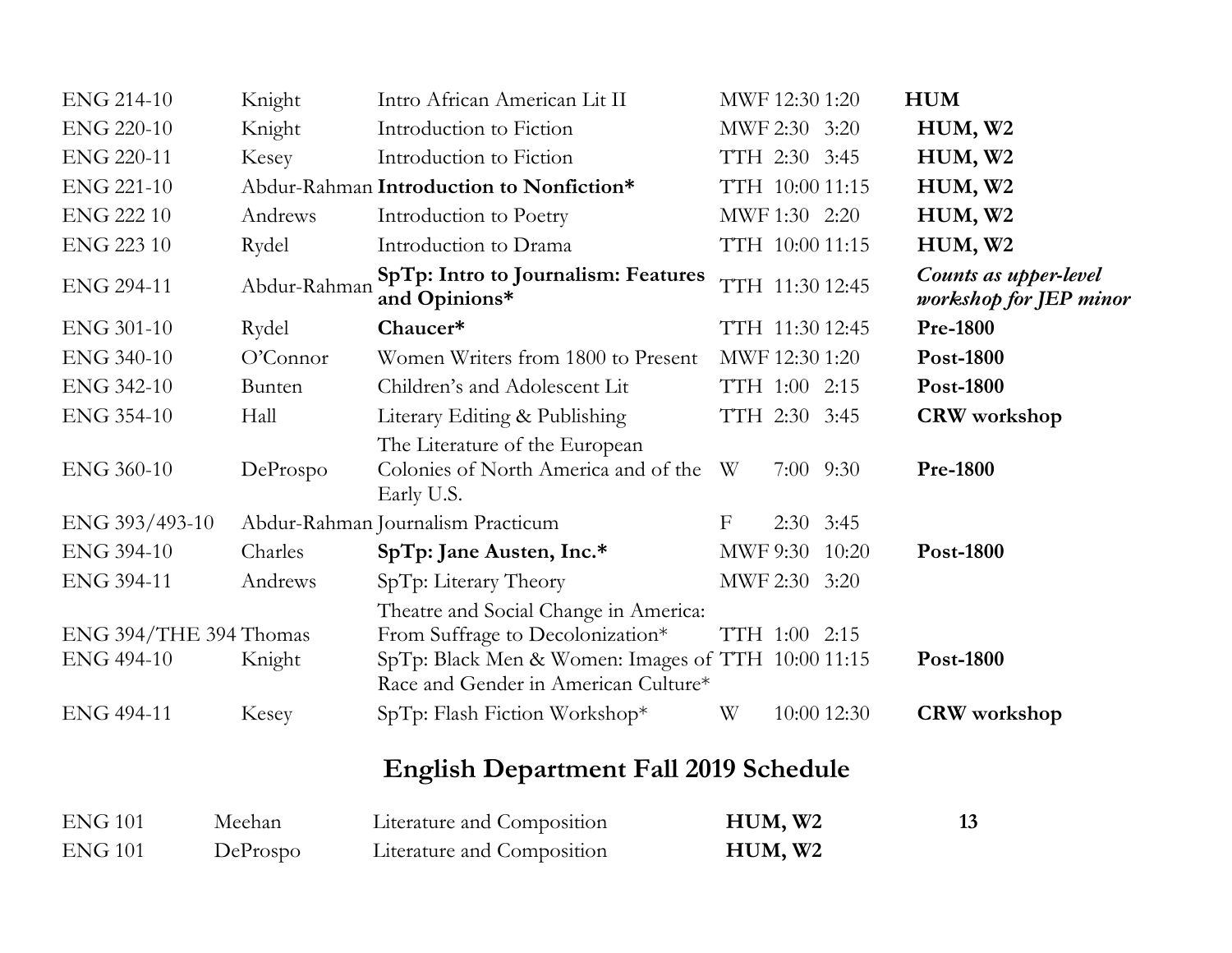| <b>ENG 101</b> | Rydel                         | Literature and Composition     | HUM, W2              |
|----------------|-------------------------------|--------------------------------|----------------------|
| <b>ENG 101</b> | Charles                       | Literature and Composition*    | HUM, W2              |
| <b>ENG 103</b> | Andrews                       | Intro to Creative Writing      | W <sub>2</sub> , CRW |
| <b>ENG 103</b> | Mooney                        | Intro to Creative Writing      | W <sub>2</sub> , CRW |
| <b>ENG 103</b> | Kesey                         | Intro to Creative Writing      | W <sub>2</sub> , CRW |
| <b>ENG 207</b> | Gillin                        | Intro British Lit & Culture II | <b>HUM</b>           |
| <b>ENG 210</b> | DeProspo                      | Intro Am Lit & Culture II      | <b>HUM</b>           |
| <b>ENG 214</b> | Knight                        | Intro African American Lit II  | <b>HUM</b>           |
| <b>ENG 216</b> | Rydel                         | Bible as Lit                   | <b>HUM</b>           |
| <b>ENG 220</b> | Knight                        | Introduction to Fiction        | HUM, W2              |
| <b>ENG 221</b> | Abdur-Rahman                  | Introduction to Nonfiction*    | HUM, W2              |
| <b>ENG 224</b> | O'Connor                      | Introduction to Journalism     | HUM, W <sub>2</sub>  |
| <b>ENG 303</b> | Rydel                         | Women Writers to 1800          | <b>Pre-1800</b>      |
| <b>ENG 320</b> | Charles                       | The Eighteenth Century         | <b>Pre-1800</b>      |
| <b>ENG 321</b> | Gillin                        | Romanticism                    | Post-1800            |
| <b>ENG 334</b> | Mooney                        | Irish Short Story              | Post-1800            |
| <b>ENG 376</b> | DeProspo                      | Cultures of the Old/Young      | Post-1800            |
| <b>ENG 394</b> | O'Connor                      | Modernist Women Writers        | <b>Post-1800</b>     |
| <b>ENG 394</b> | Abdur-Rahman                  | Sp: Journalism                 | JEP, CRW             |
| <b>ENG 452</b> | Mooney                        | Fiction Workshop               | <b>CRW</b>           |
| <b>ENG 453</b> | Andrews                       | Poetry Workshop                | <b>CRW</b>           |
| <b>ENG 494</b> | Meehan/Andrews Junior Seminar |                                | <b>JR</b> Sem        |
| <b>ENG 394</b> | Knight                        | <b>Book History</b>            | Post-1800, JEP       |
| <b>ENG 494</b> | Hall                          | Lit Ed & Pub                   | CRW, JEP             |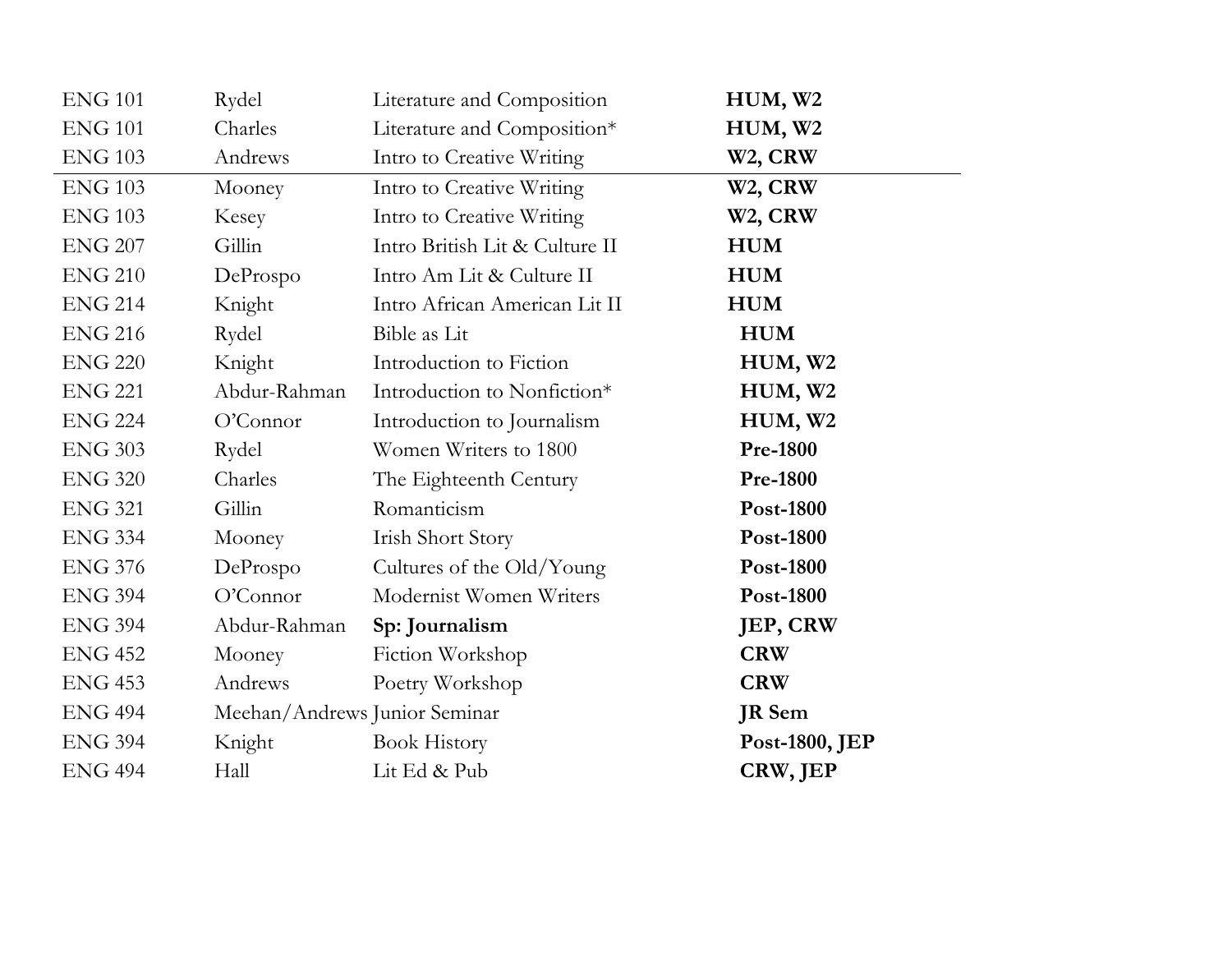#### **English Department Spring 2019 Schedule**

| <b>ENG 101</b> | Meehan       | Literature and Composition     | HUM, W2              |
|----------------|--------------|--------------------------------|----------------------|
| <b>ENG 101</b> | O'Connor     | Literature and Composition     | HUM, W2              |
| <b>ENG 101</b> | Rydel        | Literature and Composition     | HUM, W2              |
| <b>ENG 101</b> | Charles      | Literature and Composition     | HUM, W2              |
| <b>ENG 103</b> | Abdur-Rahman | Intro to Creative Writing      | W <sub>2</sub> , CRW |
| <b>ENG 103</b> | Andrews      | Intro to Creative Writing      | W <sub>2</sub> , CRW |
| <b>ENG 201</b> | Meehan       | The Art of Rhetoric            | HUM, W2              |
| <b>ENG 206</b> | Moncrief     | Shakespeare II                 | <b>HUM, Pre-1800</b> |
| <b>ENG 208</b> | Charles      | Intro British Lit & Culture II | <b>HUM</b>           |
| <b>ENG 210</b> | DeProspo     | Intro Am Lit & Culture II      | <b>HUM</b>           |
| <b>ENG 210</b> | DeProspo     | Intro Am Lit & Culture II      | <b>HUM</b>           |
| <b>ENG 214</b> | Knight       | Intro African American Lit II  | <b>HUM</b>           |
| <b>ENG 216</b> | Rydel        | Classical Lit                  | <b>HUM</b>           |
| <b>ENG 220</b> | Knight       | Introduction to Fiction        | HUM, W2              |
| <b>ENG 200</b> | Kesey        | Intro to Fiction               | HUM, W2              |
| <b>ENG 222</b> | Andrews      | Introduction to Poetry         | HUM, W2              |
| <b>ENG 224</b> | O'Connor     | Introduction to Journalism     | HUM, W2              |
| <b>ENG 320</b> | Charles      | The 19th Century English Novel | Post-1800            |
| <b>ENG 332</b> | O'Connor     | Modern & Contemp Brit Lit      | <b>Post-1800</b>     |
| <b>ENG 342</b> | Bunten       | Children's & Young Adult Lit   | <b>Post-1800</b>     |
| <b>ENG 345</b> | Knight       | The African American Novel     | Post-1800            |
| <b>ENG 353</b> | Kesey        | Living Writers                 | <b>CRW</b>           |
| <b>ENG 354</b> | Hall         | Lit Ed & Pub                   | CRW, JEP             |
| <b>ENG 377</b> | DeProspo     | 2PACalypse Now!                | Post-1800            |
|                |              |                                |                      |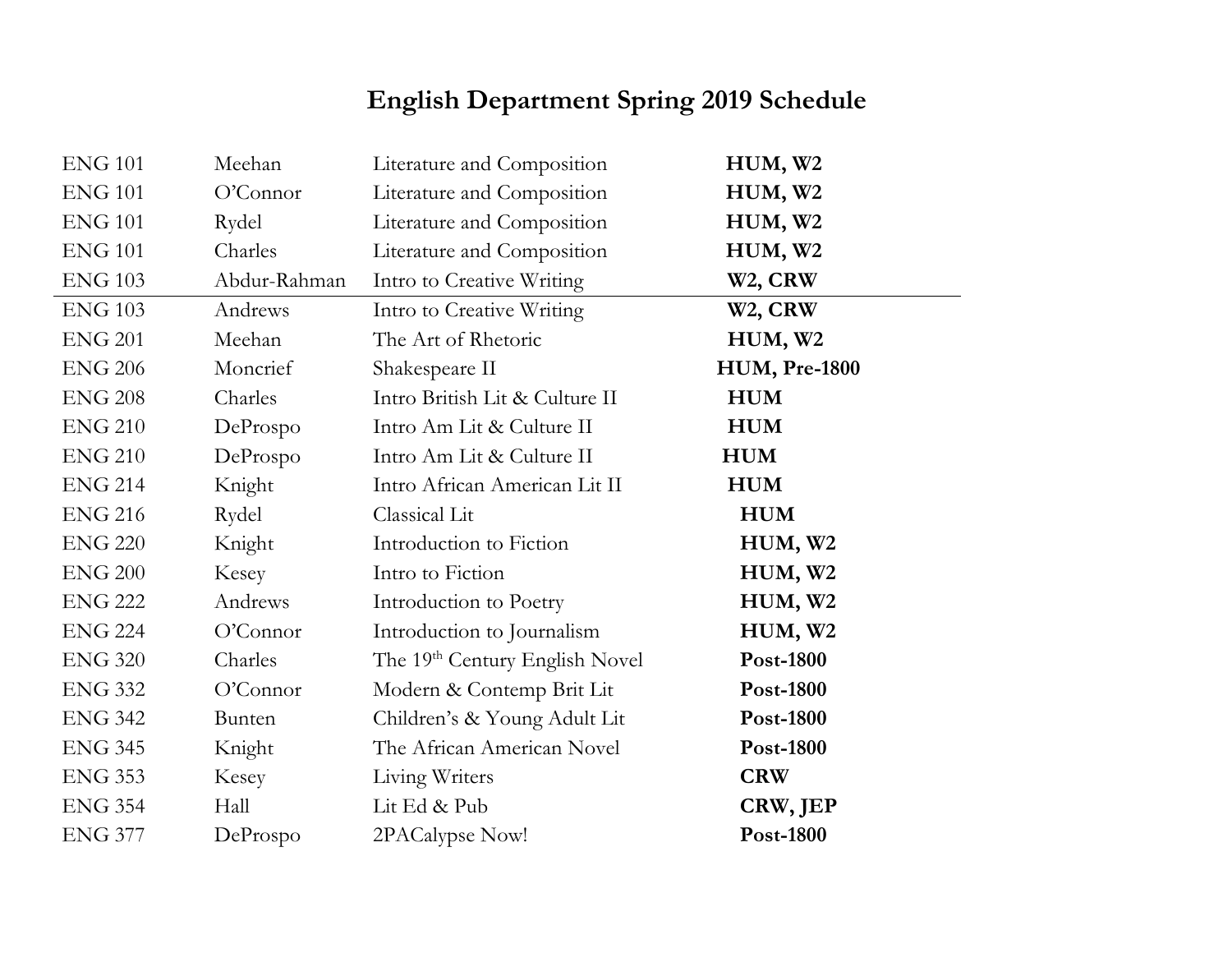| <b>ENG 394</b> | Rydel        | The Global Middle Ages       | <b>Pre-1800</b> |
|----------------|--------------|------------------------------|-----------------|
| <b>ENG 394</b> | Abdur-Rahman | Journalism: Advanced Writing | CRW, JEP        |
| <b>ENG 411</b> | Moncrief     | Milton                       | <b>Pre-1800</b> |
| <b>ENG 454</b> | Abdur-Rahman | CW Workshop: Nonfiction      | CRW, JEP        |
| <b>ENG 494</b> | Kesey        | CW Workshop: The Novella     | <b>CRW</b>      |
| <b>ENG 494</b> | Andrews      | CW Workshop: Prose Poetry    | <b>CRW</b>      |

#### **English Department Fall 2018 Schedule**

 $\sim$ 

| <b>ENG 101</b> | O'Connect    | Literature and Composition     | HUM, W <sub>2</sub>  |
|----------------|--------------|--------------------------------|----------------------|
| <b>ENG 101</b> | Rydel        | Literature and Composition     | HUM, W2              |
| <b>ENG 101</b> | Meehan       | Literature and Composition     | HUM, W <sub>2</sub>  |
| <b>ENG 103</b> | Andrews      | Intro to Creative Writing      | W <sub>2</sub> , CRW |
| <b>ENG 103</b> | Mooney       | Intro to Creative Writing      | W <sub>2</sub> , CRW |
| <b>ENG 103</b> | Abdur-Rahman | Intro to Creative Writing      | W <sub>2</sub> , CRW |
| <b>ENG 205</b> | Moncrief     | Shakespeare I                  | <b>HUM</b>           |
| <b>ENG 207</b> | Charles      | Intro British Lit & Culture I  | <b>HUM</b>           |
| <b>ENG 208</b> | Gillin       | Intro British Lit & Culture II | <b>HUM</b>           |
| <b>ENG 209</b> | DeProspo     | Intro Am Lit & Culture I       | <b>HUM</b>           |
| <b>ENG 209</b> | DeProspo     | Intro Am Lit & Culture I       | <b>HUM</b>           |
| <b>ENG 214</b> | Knight       | Intro African American Lit I   | <b>HUM</b>           |
| <b>ENG 220</b> | Knight       | Introduction to Fiction        | HUM, W2              |
| <b>ENG 220</b> | Mooney       | Introduction to Fiction        | HUM, W2              |
| <b>ENG 221</b> | Abdur-Rahman | Introduction to Nonfiction     | HUM, W2              |
| <b>ENG 223</b> | Rydel        | Introduction to Drama          | HUM, W2              |
| <b>ENG 224</b> | O'Connect    | Introduction to Journalism     | HUM, W2              |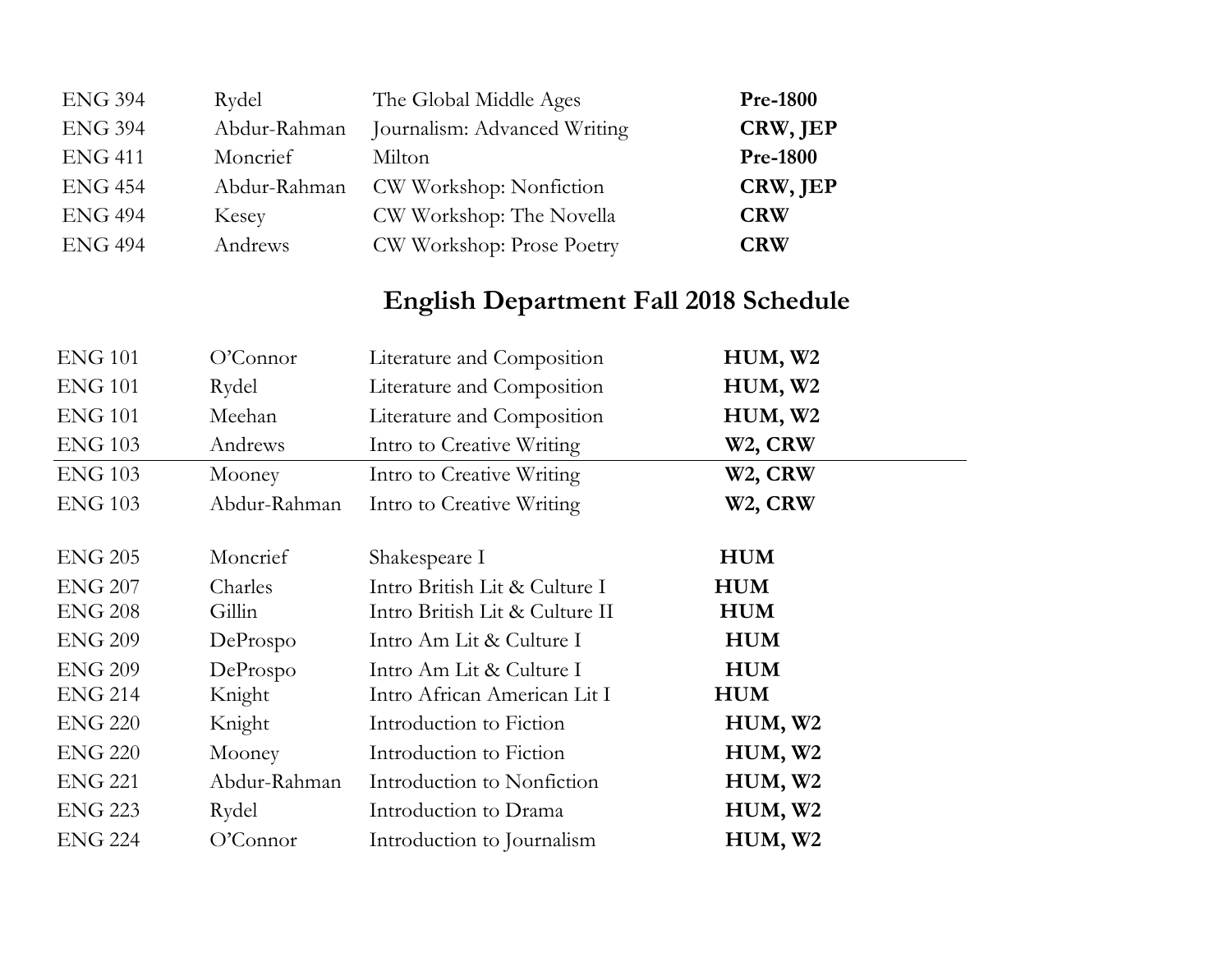| <b>ENG 311</b> | Moncrief     | The Seventeenth Century           | <b>Pre-1800</b>  |
|----------------|--------------|-----------------------------------|------------------|
| <b>ENG 321</b> | Gillin       | Romanticism                       | <b>Post-1800</b> |
| <b>ENG 336</b> | O'Connor     | Postcolonial Literature           | <b>Post-1800</b> |
| <b>ENG 347</b> | Meehan       | American Environmental Writing    | <b>Post-1800</b> |
| <b>ENG 370</b> | Knight       | The Harlem Renaissance            | <b>Post-1800</b> |
| <b>ENG 371</b> | DeProspo     | Faulkner & Modernism in U.S.      | <b>Post-1800</b> |
| <b>ENG 394</b> | Charles      | SpTp: The Rise of the Novel       | <b>Post-1800</b> |
| <b>ENG 394</b> | Fox          | <b>Restoration Comedy</b>         | <b>Pre-1800</b>  |
| <b>ENG 394</b> | Abdur-Rahman | $SpTp:$ Journalism                | JEP              |
| <b>ENG 394</b> | DeProspo     | SpTp: Race, Gender, & Hist of AMS | <b>Post-1800</b> |
| <b>ENG 452</b> | Mooney       | CW Workshop: Fiction              | <b>CRW</b>       |
| <b>ENG 453</b> | Hall         | CW Workshop: Poetry               | <b>CRW</b>       |
| <b>ENG 494</b> | Andrews      | SpTp: Junior Seminar              |                  |
| <b>ENG 494</b> | Rydel        | SpTp: Junior Seminar              |                  |
|                |              |                                   |                  |

# Spring 2018

|                                       | ENG 101-10 Soderberg Literature and Composition | HUM, W2    |
|---------------------------------------|-------------------------------------------------|------------|
|                                       | ENG 101-11 Meehan Literature and Composition    | HUM, W2    |
|                                       | ENG 101-12 Soderberg Literature and Composition | HUM, W2    |
|                                       | ENG 101-13 Charles Literature and Composition   | HUM, W2    |
|                                       | ENG 103-10 Sovich Intro to Creative Writing     | W2, CRW    |
|                                       | ENG 103-11 Andrews Intro to Creative Writing    | W2, CRW    |
| ENG 201-10 Meehan The Art of Rhetoric |                                                 | HUM, W2    |
| ENG 207-10 Rydel                      | History of English Lit I                        | <b>HUM</b> |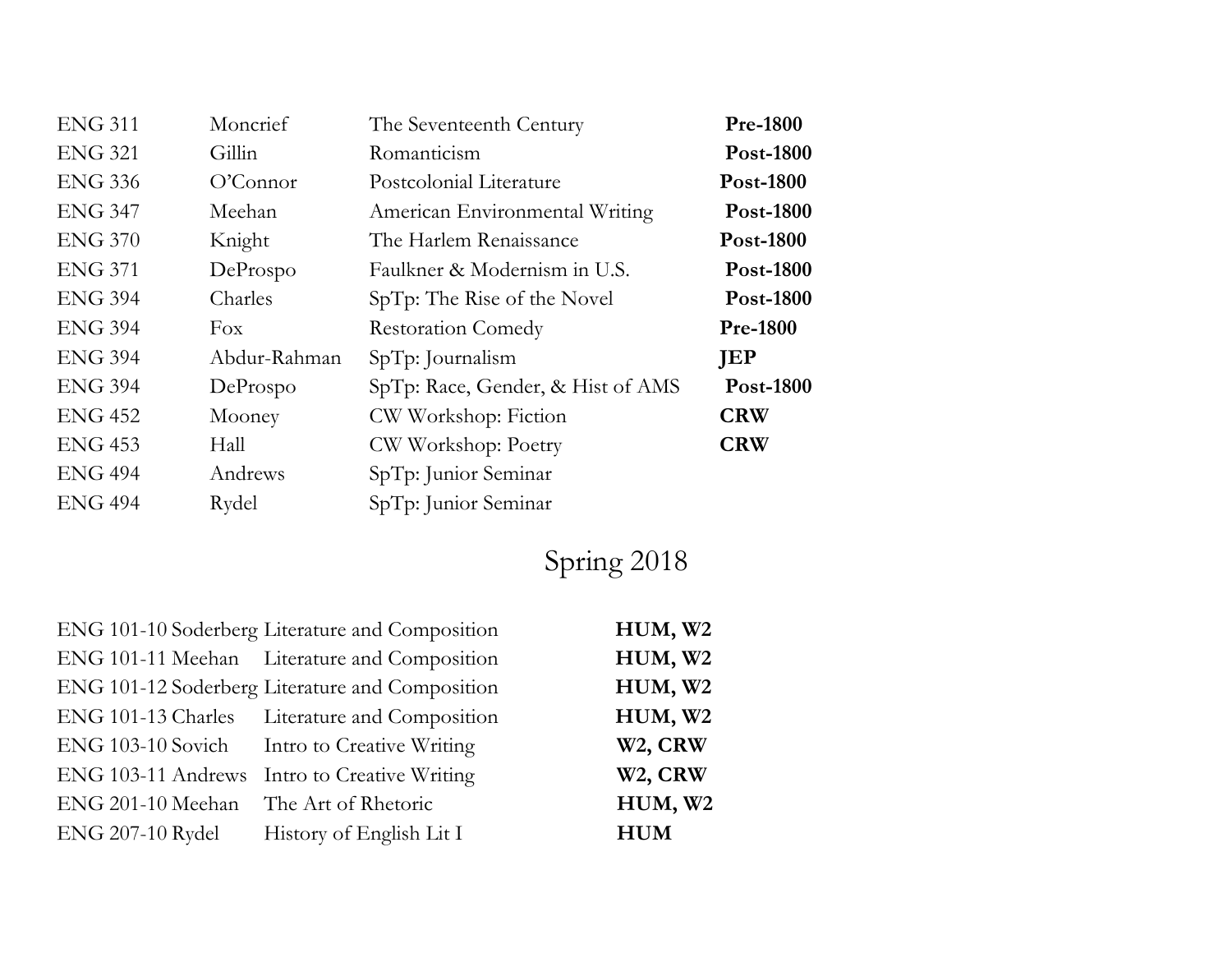| ENG 206-10 Moncrief Shakespeare II        |                                                 | <b>HUM</b>          |
|-------------------------------------------|-------------------------------------------------|---------------------|
|                                           | ENG 208-10 Charles History of English Lit II    | <b>HUM</b>          |
| ENG 210-10 DeProspo Intro Am Lit II       |                                                 | <b>HUM</b>          |
| ENG 201-11 DeProspo Intro Am Lit II       |                                                 | <b>HUM</b>          |
|                                           | ENG 214-10 Knight Intro African American Lit II | <b>HUM</b>          |
| ENG 220-10 Knight Introduction to Fiction |                                                 | HUM, W <sub>2</sub> |
| ENG 222-11 Andrews Introduction to Poetry |                                                 | HUM, W2             |
|                                           | ENG 294-11 O'Connor Introduction to Journalism  | HUM, W2             |

| Rydel            | Chaucer                         | <b>Pre-1800</b>  |
|------------------|---------------------------------|------------------|
| Charles          | The Eighteenth Century          | <b>Post-1800</b> |
| O'Connect        | James Joyce's Ulysses           | <b>Post-1800</b> |
| <b>Bunten</b>    | Children's & Young Adult Lit    | <b>Post-1800</b> |
| Hall             | Literary Editing and Publishing | <b>CRW</b>       |
| DeProspo         | Literary Romanticism II         | <b>Post-1800</b> |
| Moncrief         | Hamlet & Its Afterlife          | <b>Pre-1800</b>  |
| Andrews          | Literary Theory                 | <b>Post-1800</b> |
| Soderberg        | Coming of Age in American Lit   | <b>Post-1800</b> |
| Fox              | Performance Studies: Adaptation |                  |
| Section 97/98/99 |                                 |                  |
| Haygood          | CW Workshop: Personal Memoir    | <b>CRW</b>       |
| Knight           | Toni Morrison                   | <b>Post-1800</b> |
| Kesey            | CW Fiction Workshop             | <b>CRW</b>       |
| Sovich           | Poetry and Book Arts            | <b>CRW</b>       |
|                  |                                 |                  |

#### **English Department Fall 2017 Schedule**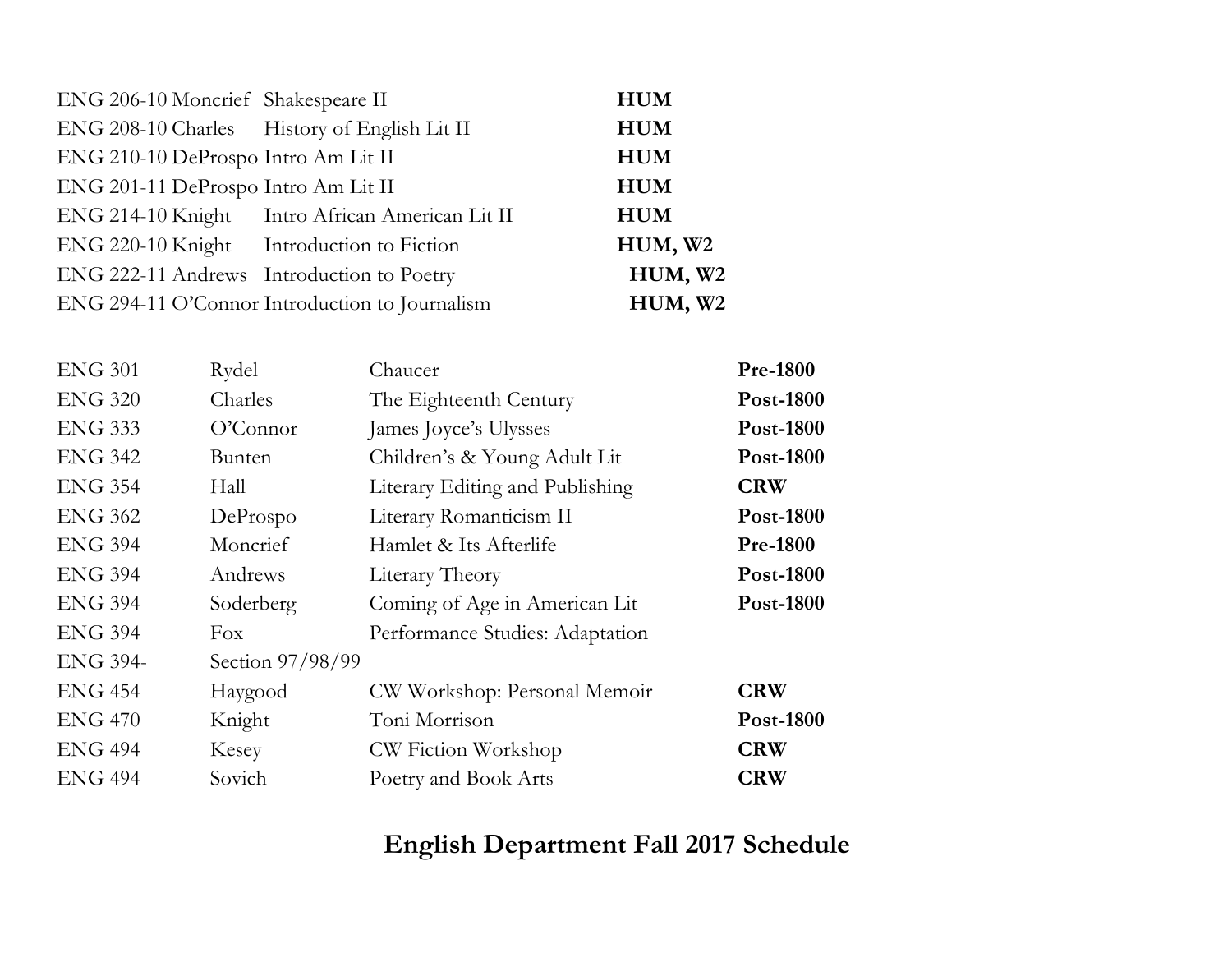| <b>ENG 101</b> | Andrews   | Literature and Composition    | HUM, W2              |
|----------------|-----------|-------------------------------|----------------------|
| <b>ENG 101</b> | Meehan    | Literature and Composition    | HUM, W <sub>2</sub>  |
| <b>ENG 101</b> | Soderberg | Literature and Composition    | HUM, W <sub>2</sub>  |
| <b>ENG 101</b> | Charles   | Literature and Composition    | W <sub>2</sub> , CRW |
| <b>ENG 103</b> | Andrews   | Intro to Creative Writing     | W <sub>2</sub> , CRW |
| <b>ENG 103</b> | Hall      | Intro to Creative Writing     | W <sub>2</sub> , CRW |
| <b>ENG 103</b> | Sovich    | Intro to Creative Writing     | W <sub>2</sub> , CRW |
| <b>ENG 205</b> | Moncrief  | Shakespeare I                 | <b>HUM</b>           |
| <b>ENG 207</b> | Charles   | History of English Lit I      | <b>HUM</b>           |
| <b>ENG 208</b> | Gillin    | History of English Lit II     | <b>HUM</b>           |
| <b>ENG 209</b> | DeProspo  | Intro to American Lit I       | <b>HUM</b>           |
| <b>ENG 209</b> | DeProspo  | Intro to American Lit I       | <b>HUM</b>           |
| <b>ENG 215</b> | Rydel     | Bible as Literature           | <b>HUM</b>           |
| <b>ENG 220</b> | Soderberg | Introduction to Fiction       | HUM, W2              |
| <b>ENG 220</b> | Mooney    | Introduction to Fiction       | HUM, W2              |
| <b>ENG 221</b> | Meehan    | Introduction to Nonfiction    | HUM, W2              |
| <b>ENG 294</b> | O'Connor  | Introduction to Journalism    | HUM, W2              |
| <b>ENG 302</b> | Rydel     | Arthurian Literature          | <b>Pre-1800</b>      |
| <b>ENG 312</b> | Moncrief  | Renaissance Drama             | <b>Pre-1800</b>      |
| <b>ENG 331</b> | O'Connor  | Modernism & Its Discontents   | Post-1800            |
| <b>ENG 351</b> | Spotswood | Introduction to Playwriting   | <b>CRW</b>           |
| <b>ENG 361</b> | DeProspo  | Literary Romanticism I        | Post-1800            |
| <b>ENG 394</b> | Gillin    | SpTp: Irish Film and Culture  | Post-1800            |
| <b>ENG 394</b> | Soderberg | SpTp: Immigrant Fiction in US | Post-1800            |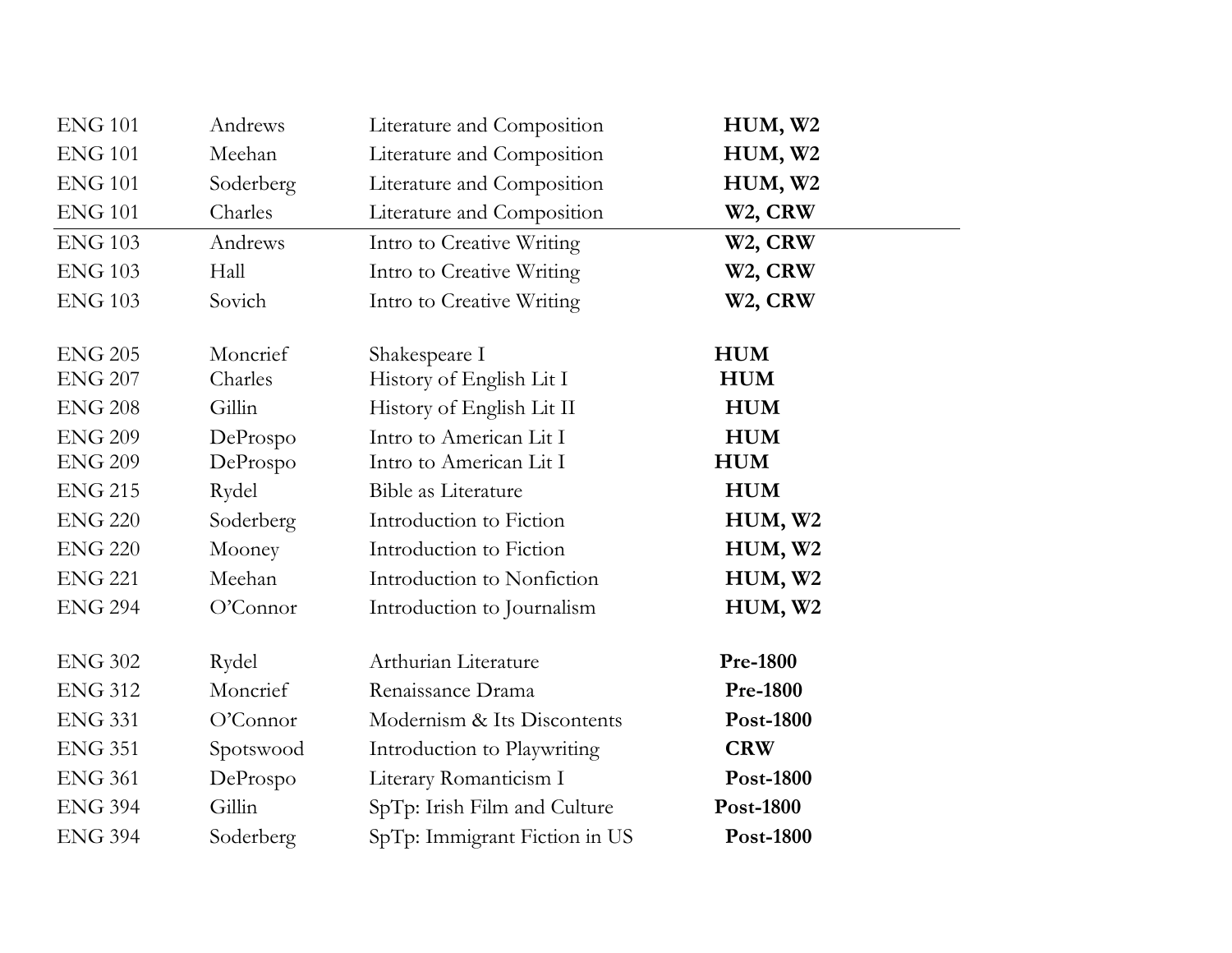| <b>ENG 394</b> | Sovich  | SpTp: Design for Editing & Pub | <b>CRW</b>       |
|----------------|---------|--------------------------------|------------------|
| <b>ENG 394</b> | Charles | SpTp: Jane Austen              | <b>Post-1800</b> |
| <b>ENG 452</b> | Mooney  | CW Workshop: Fiction           | <b>CRW</b>       |
| <b>ENG 453</b> | Andrews | CW Workshop: Poetry            | <b>CRW</b>       |

## **English Department Spring 2017 Schedule**

| <b>ENG 101</b> | Meehan   | Literature and Composition    | W <sub>2</sub> , HUM |
|----------------|----------|-------------------------------|----------------------|
| <b>ENG 101</b> | Sovich   | Literature and Composition    | W <sub>2</sub> , HUM |
| <b>ENG 101</b> | Meehan   | Literature and Composition    | W <sub>2</sub> , HUM |
| <b>ENG 103</b> | Wagner   | Intro to Creative Writing     | W <sub>2</sub> , CRW |
| <b>ENG 103</b> | Mooney   | Intro to Creative Writing     | W <sub>2</sub> , CRW |
| <b>ENG 206</b> | Moncrief | Shakespeare II                | <b>HUM</b>           |
| <b>ENG 208</b> | Foster   | History of English Lit II     | <b>HUM</b>           |
| <b>ENG 210</b> | DeProspo | Intro to American Lit II      | <b>HUM</b>           |
| <b>ENG 213</b> | Knight   | Intro African American Lit I  | <b>HUM</b>           |
| <b>ENG 220</b> | Knight   | Introduction to Fiction       | HUM, W2              |
| <b>ENG 221</b> | Meehan   | Introduction to Nonfiction    | HUM, W <sub>2</sub>  |
| <b>ENG 222</b> | Sovich   | Introduction to Poetry        | HUM, W2              |
| <b>ENG 294</b> | Kesey    | SpTp: Intro to World Lit      |                      |
| <b>ENG 342</b> | Counihan | Children's and YA Literature  | Post-1800            |
| <b>ENG 344</b> | Mooney   | The American Novel            | Post-1800            |
| <b>ENG 360</b> | DeProspo | Lit of European Colonies & US | <b>Pre-1800</b>      |
| <b>ENG 363</b> | Knight   | Gilded Age & American Realism | <b>Post-1800</b>     |
| <b>ENG 377</b> | DeProspo | 2PACalypse Now!               | Post-1800            |
| <b>ENG 394</b> | Foster   | Queer Lit                     | Post-1800            |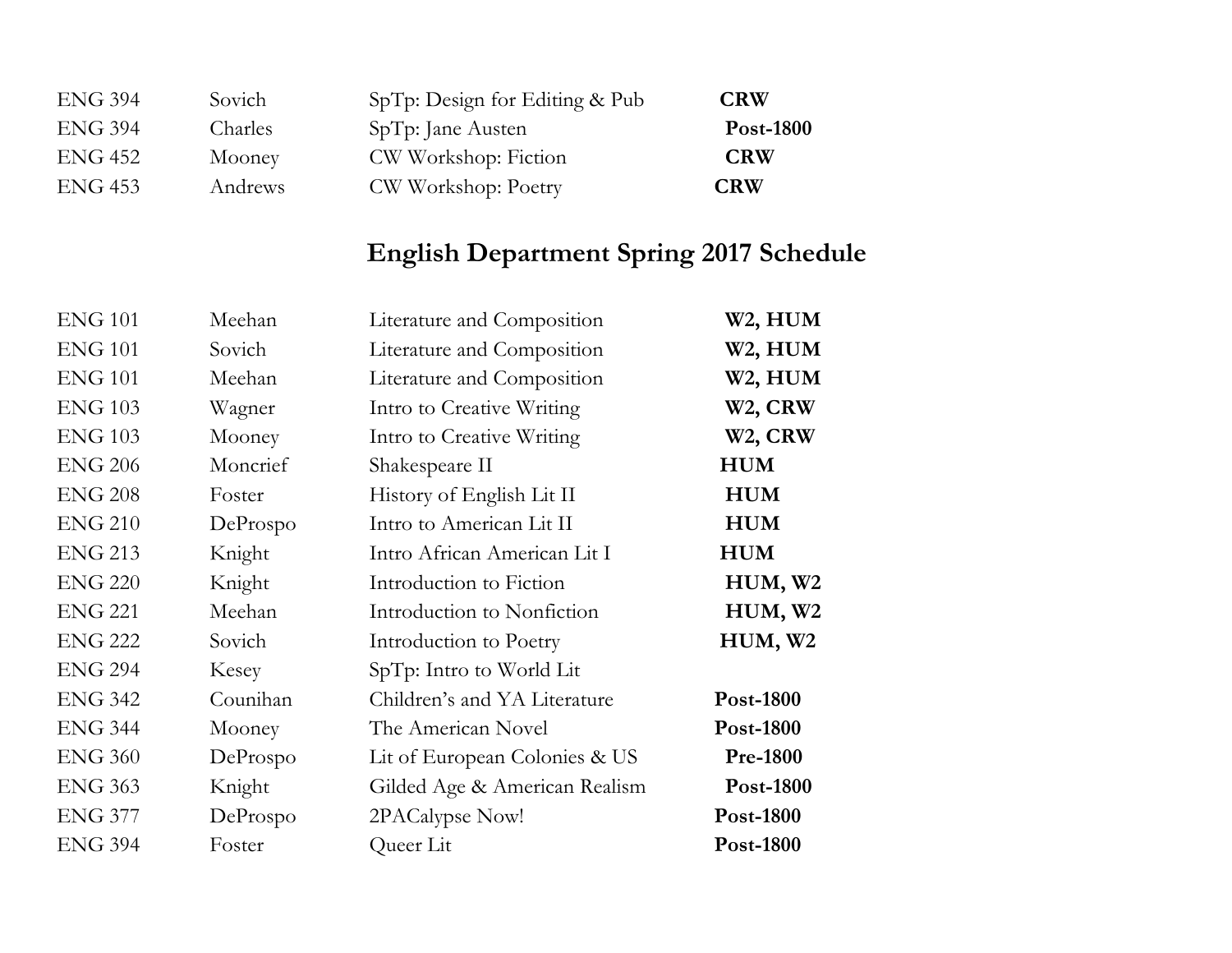| <b>ENG 394</b> | Saxton   | SpTp: From Biography to Fiction     | <b>CRW</b>      |
|----------------|----------|-------------------------------------|-----------------|
| <b>ENG 394</b> | Foster   | SpTp: Disability and (in)Visibility |                 |
| <b>ENG 394</b> | Hall     | SpTp: Lit Editing & Publishing      | <b>CRW</b>      |
| <b>ENG 410</b> | Moncrief | Shakespeare Now                     | <b>Pre-1800</b> |
| <b>ENG 452</b> | Mooney   | CW Workshop: Fiction                | <b>CRW</b>      |
| <b>ENG 494</b> | Kesey    | CW Workshop: Travel Writing         | <b>CRW</b>      |
| <b>ENG 494</b> | Sovich   | Poetry and Book Arts                | <b>CRW</b>      |

## **English Department Fall 2016 Schedule**

| <b>ENG 101</b> | Meehan    | Literature and Composition       | W2, HUM              |
|----------------|-----------|----------------------------------|----------------------|
| <b>ENG 101</b> | Wagner    | Literature and Composition       | W <sub>2</sub> , HUM |
| <b>ENG 101</b> | Wagner    | Literature and Composition       | W2, HUM              |
| <b>ENG 103</b> | Wagner    | Intro to Creative Writing        | W <sub>2</sub> , CRW |
| <b>ENG 103</b> | Mooney    | Intro to Creative Writing        | W <sub>2</sub> , CRW |
| <b>ENG 103</b> | Sovich    | Intro to Creative Writing        | W <sub>2</sub> , CRW |
| <b>ENG 205</b> | Moncrief  | Shakespeare I                    | <b>HUM</b>           |
| <b>ENG 207</b> | Rydel     | History of English Lit I         | <b>HUM</b>           |
| <b>ENG 207</b> | Gillin    | History of English Lit I         | <b>HUM</b>           |
| <b>ENG 209</b> | DeProspo  | Intro to American Lit I          | <b>HUM</b>           |
| <b>ENG 209</b> | DeProspo  | Intro to American Lit I          | <b>HUM</b>           |
| <b>ENG 220</b> | Knight    | Introduction to Fiction          | HUM, W2              |
| <b>ENG 220</b> | Mooney    | Introduction to Fiction          | HUM, W <sub>2</sub>  |
| <b>ENG 220</b> | Knight    | Introduction to Fiction          | HUM, W <sub>2</sub>  |
| <b>ENG 223</b> | Rydel     | Introduction to Drama            | HUM, W2              |
| <b>ENG 294</b> | O'Connect | SpTp: Introduction to Journalism | HUM, W2              |
| <b>ENG 303</b> | Rydel     | Women Writers to 1800            | <b>Pre-1800</b>      |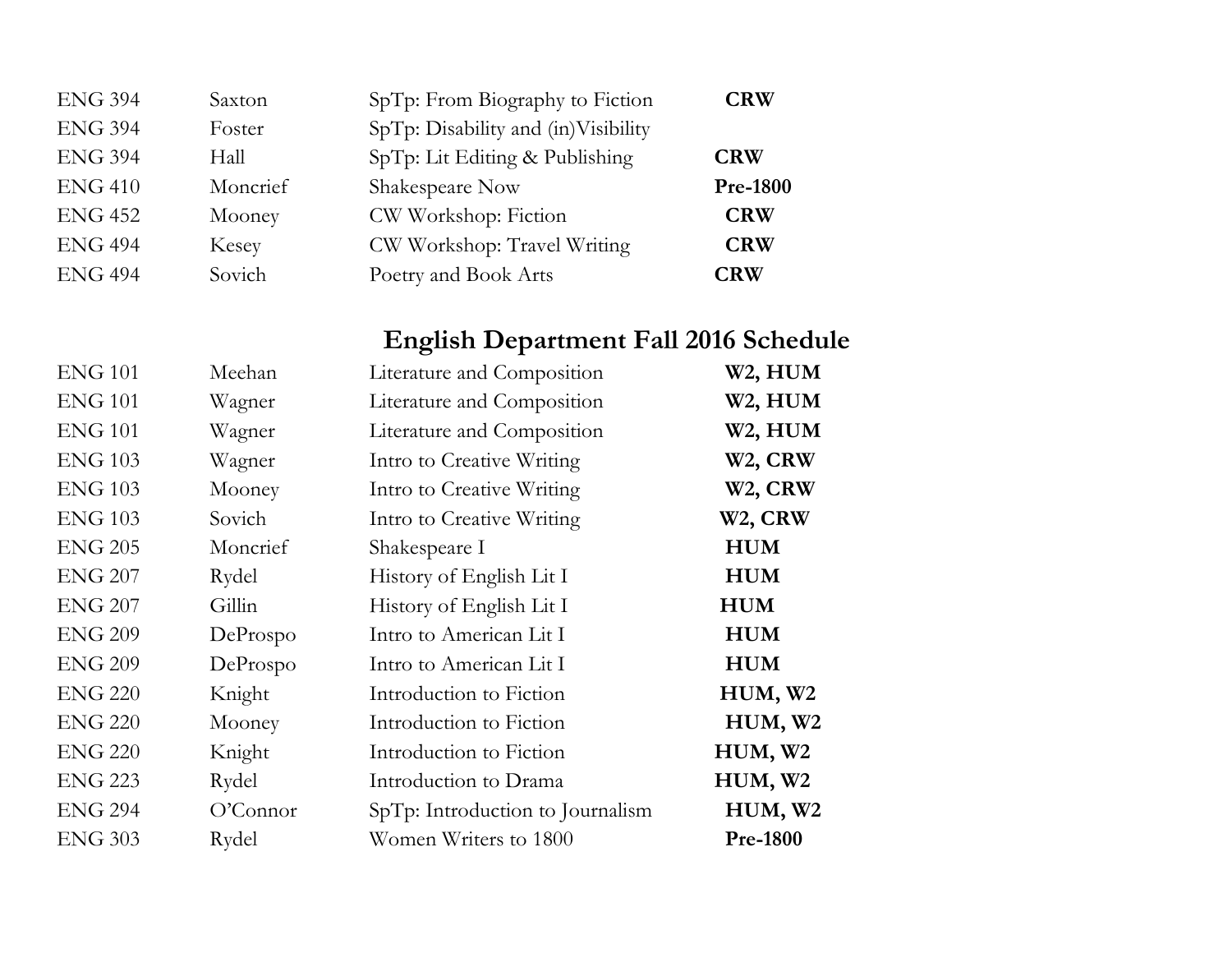| <b>ENG 310</b> | Moncrief  | The Renaissance                        | <b>Pre-1800</b>  |
|----------------|-----------|----------------------------------------|------------------|
| <b>ENG 323</b> | Gillin    | 19 <sup>th</sup> Century English Novel | <b>Post-1800</b> |
| <b>ENG 330</b> | O'Connect | The Rise of Modernism                  | <b>Post-1800</b> |
| <b>ENG 345</b> | Knight    | The African American Novel             | <b>Post-1800</b> |
| <b>ENG 347</b> | Meehan    | American Environmental Writing         | <b>Post-1800</b> |
| <b>ENG 351</b> | Maloney   | Introduction to Playwriting            | <b>CRW</b>       |
| <b>ENG 353</b> | Hall      | Living Writers: Poetry                 | <b>CRW</b>       |
| <b>ENG 375</b> | DeProspo  | Body Language                          | <b>Post-1800</b> |
| <b>ENG 452</b> | Mooney    | CW Workshop: Fiction                   | <b>CRW</b>       |
| <b>ENG 351</b> | Sovich    | CW Workshop: Poetry                    | <b>CRW</b>       |

#### **English Department Spring 2016 Schedule**

| <b>ENG 101</b> | Kurzen    | Literature and Composition | W <sub>2</sub> , HUM |
|----------------|-----------|----------------------------|----------------------|
| <b>ENG 101</b> | Kurzen    | Literature and Composition | W <sub>2</sub> , HUM |
| <b>ENG 101</b> | Rydel     | Literature and Composition | W <sub>2</sub> , HUM |
| <b>ENG 101</b> | O'Connect | Literature and Composition | W <sub>2</sub> , HUM |
| <b>ENG 101</b> | Sovich    | Literature and Composition | W2, HUM              |
| <b>ENG 101</b> | Walsh     | Literature and Composition | W <sub>2</sub> , HUM |
| <b>ENG 101</b> | Walsh     | Literature and Composition | W <sub>2</sub> , HUM |
| <b>ENG 101</b> | Meehan    | Literature and Composition | W <sub>2</sub> , HUM |
| <b>ENG 101</b> | Daley     | Literature and Composition | W <sub>2</sub> , HUM |
| <b>ENG 101</b> | Wagner    | Literature and Composition | W <sub>2</sub> , HUM |
| <b>ENG 101</b> | Daley     | Literature and Composition | W <sub>2</sub> , HUM |
| <b>ENG 101</b> | Foster    | Literature and Composition | W <sub>2</sub> , HUM |
| <b>ENG 101</b> | Beck      | Literature and Composition | W <sub>2</sub> , HUM |
| <b>ENG 103</b> | Wagner    | Intro to Creative Writing  | W2, HUM              |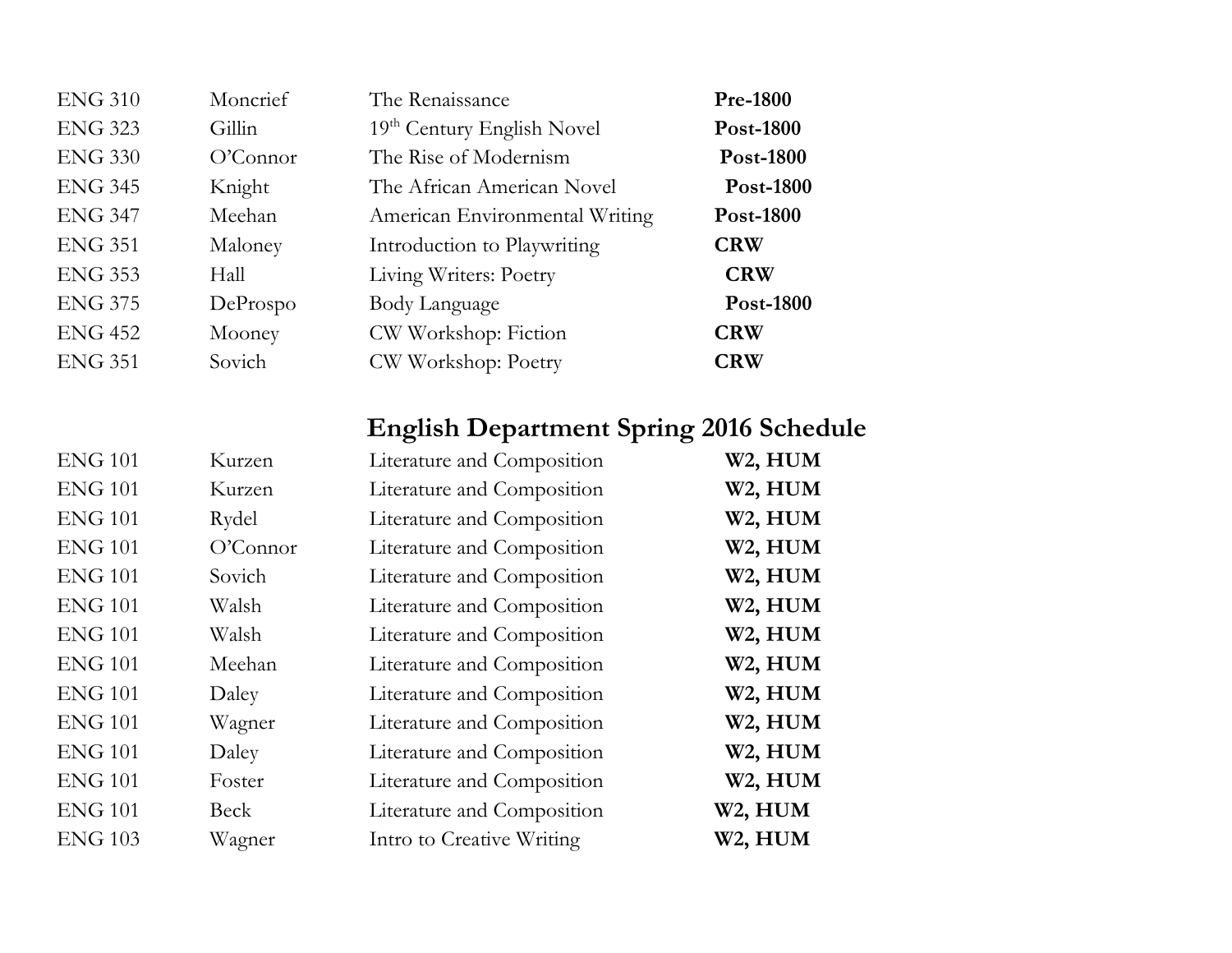| <b>ENG 103</b> | Mooney   | Intro to Creative Writing       | W2, HUM             |
|----------------|----------|---------------------------------|---------------------|
| <b>ENG 206</b> | Moncrief | Shakespeare II                  | <b>Pre-1800</b>     |
| <b>ENG 208</b> | Gillin   | History of English Lit II       | <b>HUM</b>          |
| <b>ENG 208</b> | Gillin   | History of English Lit II       | <b>HUM</b>          |
| <b>ENG 210</b> | DeProspo | Intro to American Lit II        | <b>HUM</b>          |
| <b>ENG 213</b> | Knight   | Intro African American Lit I    | <b>HUM</b>          |
| <b>ENG 216</b> | Walsh    | <b>Classical Literature</b>     | <b>HUM</b>          |
| <b>ENG 221</b> | Meehan   | Introduction to Nonfiction      | <b>HUM</b>          |
| <b>ENG 223</b> | Rydel    | Introduction to Drama           | HUM, W <sub>2</sub> |
| <b>ENG 294</b> | O'Connor | SpTp: Intro World Literature    | <b>HUM</b>          |
| <b>ENG 301</b> | Rydel    | Chaucer                         | <b>Pre-1800</b>     |
| <b>ENG 321</b> | Gillin   | Romanticism                     | Post-1800           |
| <b>ENG 334</b> | Mooney   | <b>Irish Short Story</b>        | Post-1800           |
| <b>ENG 342</b> | Kurzen   | Children's and Adolescent Lit   | <b>Post-1800</b>    |
| <b>ENG 371</b> | DeProspo | Faulkner and Modernism in U.S.  | <b>Post-1800</b>    |
| <b>ENG 394</b> | Knight   | SpTp: Black Men: Images of Race | Post-1800           |
| <b>ENG 411</b> | Moncrief | Milton                          | <b>Pre-1800</b>     |
| <b>ENG 452</b> | Mooney   | CW Workshop: Fiction            | <b>CRW</b>          |
| <b>ENG 453</b> | Dubrow   | CW Workshop: Poetry             | <b>CRW</b>          |
| <b>ENG 494</b> | Sovich   | SpTp: Poetry & Book Arts        | <b>CRW</b>          |
| <b>ENG 494</b> | Sovich   | SpTp: Poetry & Book Arts        | <b>CRW</b>          |
|                |          |                                 |                     |

## **English Department Fall 2015 Schedule**

| <b>ENG 101</b> | Kurzen | Literature and Composition | W <sub>2</sub> , HUM |
|----------------|--------|----------------------------|----------------------|
| ENG 101        | Kurzen | Literature and Composition | W <sub>2</sub> , HUM |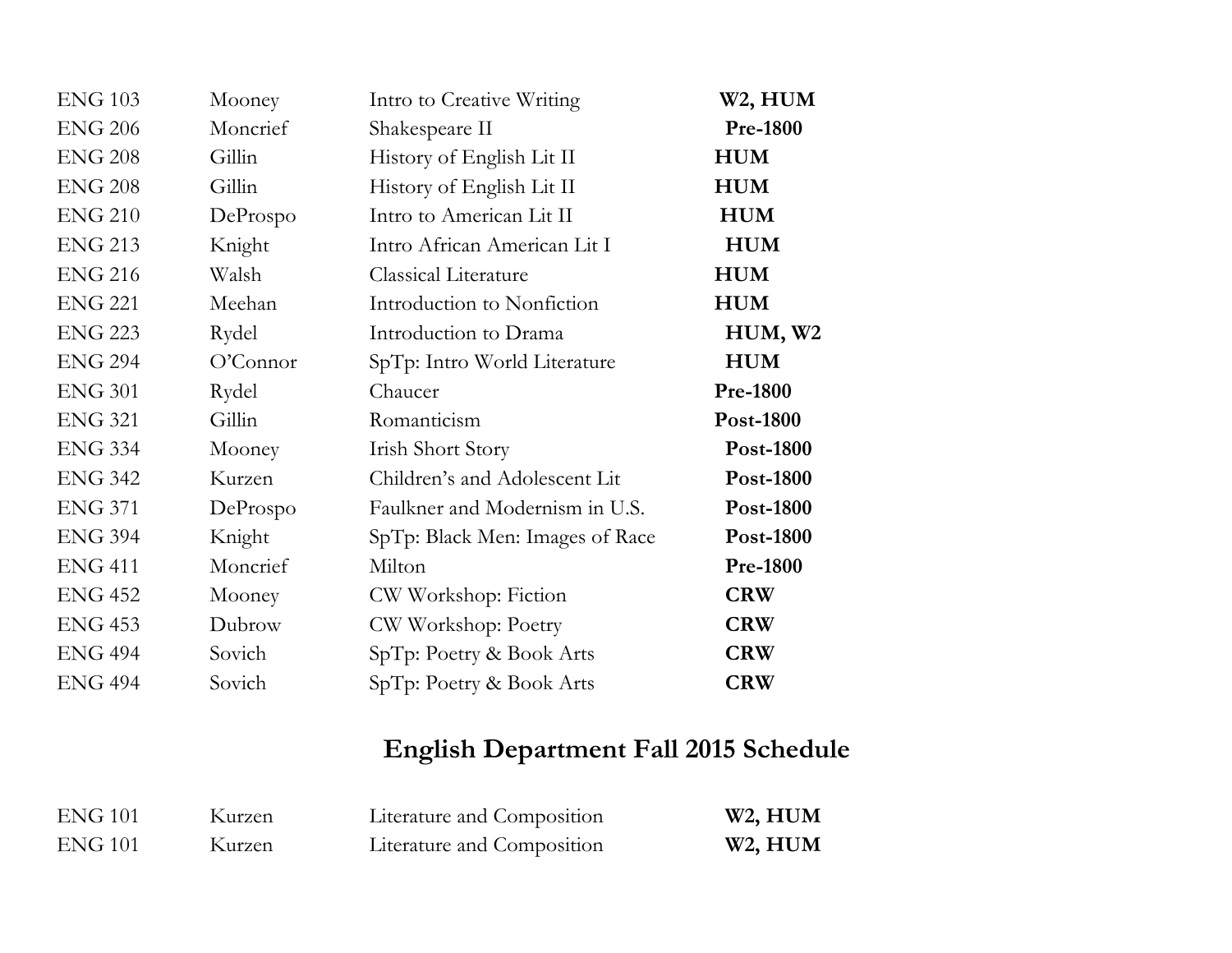| <b>ENG 101</b> | Rydel    | Literature and Composition | W <sub>2</sub> , HUM |
|----------------|----------|----------------------------|----------------------|
| <b>ENG 101</b> | O'Connor | Literature and Composition | W <sub>2</sub> , HUM |
| <b>ENG 101</b> | Knight   | Literature and Composition | W <sub>2</sub> , HUM |
| <b>ENG 101</b> | Walsh    | Literature and Composition | W <sub>2</sub> , HUM |
| <b>ENG 101</b> | Walsh    | Literature and Composition | W <sub>2</sub> , HUM |
| <b>ENG 101</b> | Meehan   | Literature and Composition | W2, HUM              |
| <b>ENG 101</b> | Volansky | Literature and Composition | W <sub>2</sub> , HUM |
| <b>ENG 101</b> | Daley    | Literature and Composition | W2, HUM              |
| <b>ENG 101</b> | Hall     | Literature and Composition | W <sub>2</sub> , HUM |
| <b>ENG 101</b> | Boyd     | Literature and Composition | W2, HUM              |
| <b>ENG 101</b> | Daley    | Literature and Composition | W2, HUM              |
| <b>ENG 101</b> | Wagner   | Literature and Composition | W2, HUM              |
| <b>ENG 101</b> | Green    | Literature and Composition | W2, HUM              |
| <b>ENG 103</b> | Hall     | Intro to Creative Writing  | W <sub>2</sub> , CRW |
| <b>ENG 103</b> | Mooney   | Intro to Creative Writing  | W <sub>2</sub> , CRW |
| <b>ENG 103</b> | Wagner   | Intro to Creative Writing  | W <sub>2</sub> , CRW |
| <b>ENG 205</b> | Moncrief | Shakespeare I              | <b>HUM</b>           |
| <b>ENG 207</b> | Gillin   | History of English Lit I   | <b>HUM</b>           |
| <b>ENG 207</b> | Gillin   | History of English Lit I   | <b>HUM</b>           |
| <b>ENG 209</b> | DeProspo | Intro to American Lit I    | <b>HUM</b>           |
| <b>ENG 215</b> | Rydel    | <b>Bible as Literature</b> | <b>HUM</b>           |
| <b>ENG 220</b> | Knight   | Introduction to Fiction    | HUM, W2              |
| <b>ENG 220</b> | Mooney   | Introduction to Fiction    | HUM, W2              |
| <b>ENG 294</b> | O'Connor | SpTp: Intro to Journalism  | HUM, W2              |
| <b>ENG 300</b> | Rydel    | Medieval Literature        | <b>Pre-1800</b>      |
| <b>ENG 311</b> | Moncrief | The Seventeenth Century    | <b>Pre-1800</b>      |
|                |          |                            |                      |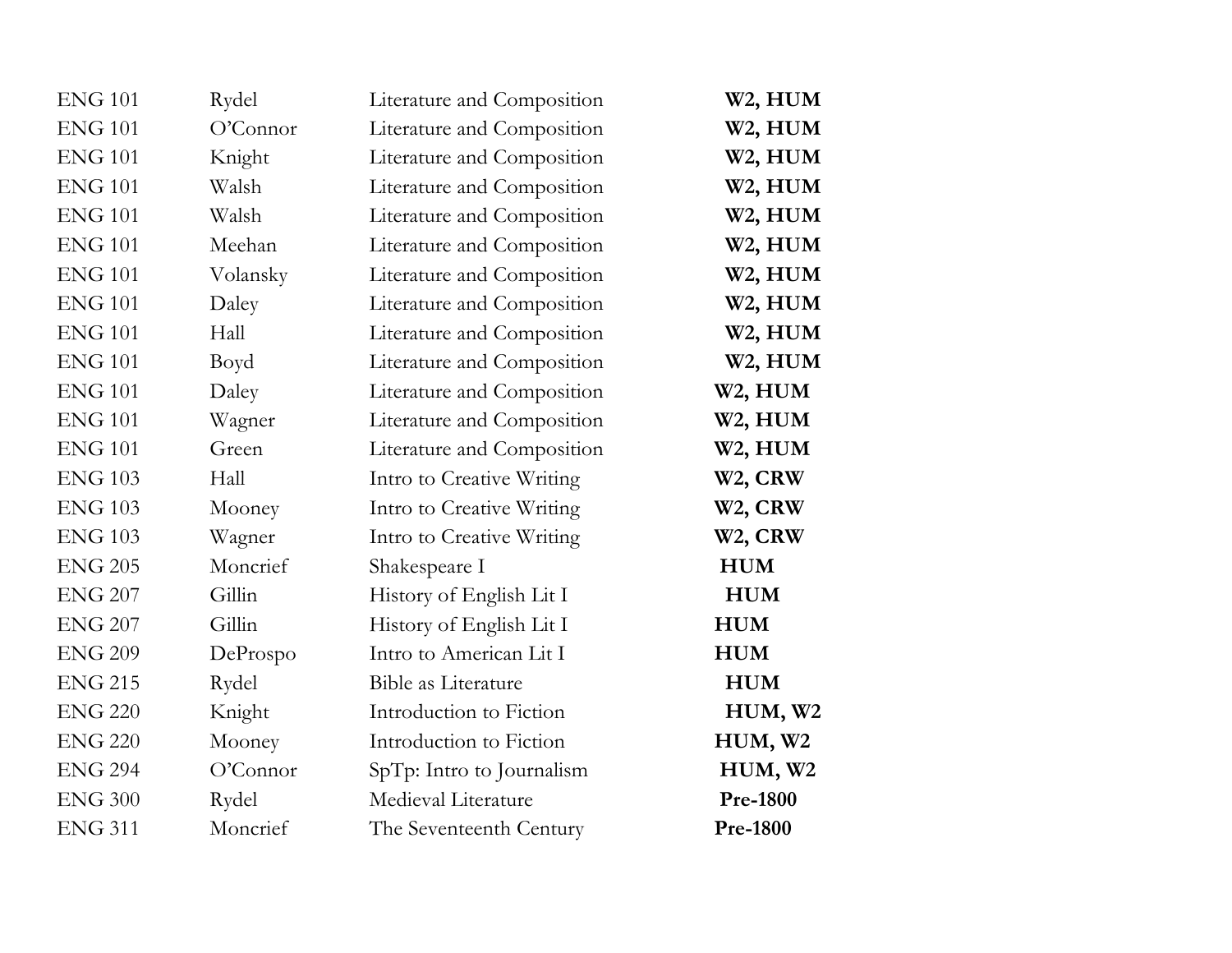| <b>ENG 322</b> | Gillin    | The Victorian Age                     | Post-1800        |
|----------------|-----------|---------------------------------------|------------------|
| <b>ENG 352</b> | Hall      | Forms of Poetry                       | Post-1800        |
| <b>ENG 362</b> | DeProspo  | Literary Romanticism II               | <b>Post-1800</b> |
| <b>ENG 394</b> | Walsh     | SpTp: Tragic Visions                  | <b>Pre-1800</b>  |
| <b>ENG 394</b> | Meehan    | SpTp: Transcendentalism               | <b>Post-1800</b> |
| <b>ENG 394</b> | O'Connect | Literature of the City                | <b>Post-1800</b> |
| <b>ENG 394</b> | Kurzen    | $SpTp:$ Contemp US Latin $@$ Lit/Cult | <b>Post-1800</b> |
| <b>ENG 394</b> | Fox       | SpTp: Perf Studies: Adaptation        | <b>Post-1800</b> |
| <b>ENG 394</b> | Dubrow    | SpTp: Literary Ed/Pub                 | <b>CRW</b>       |
| <b>ENG 452</b> | Mooney    | CW Workshop: Fiction                  | <b>CRW</b>       |
| <b>ENG 470</b> | Knight    | Toni Morrison                         | <b>Post-1800</b> |
| <b>ENG 494</b> | Kesey     | SpTp: CW Workshop: Nonfiction         | <b>CRW</b>       |

## **English Department Spring 2015 Schedule**

| <b>ENG 101</b> | Kurzen | Literature and Composition | W2, HUM              |
|----------------|--------|----------------------------|----------------------|
| <b>ENG 101</b> | Kurzen | Literature and Composition | W2, HUM              |
| <b>ENG 101</b> | Rydel  | Literature and Composition | W2, HUM              |
| <b>ENG 101</b> | Walsh  | Literature and Composition | W2, HUM              |
| <b>ENG 101</b> | Knight | Literature and Composition | W <sub>2</sub> , HUM |
| <b>ENG 101</b> | Walsh  | Literature and Composition | W2, HUM              |
| <b>ENG 101</b> | Meehan | Literature and Composition | W <sub>2</sub> , HUM |
| <b>ENG 101</b> | Daley  | Literature and Composition | W2, HUM              |
| <b>ENG 101</b> | Hall   | Literature and Composition | W2, HUM              |
| <b>ENG 101</b> | Foster | Literature and Composition | W2, HUM              |
| <b>ENG 101</b> | Wagner | Literature and Composition | W2, HUM              |